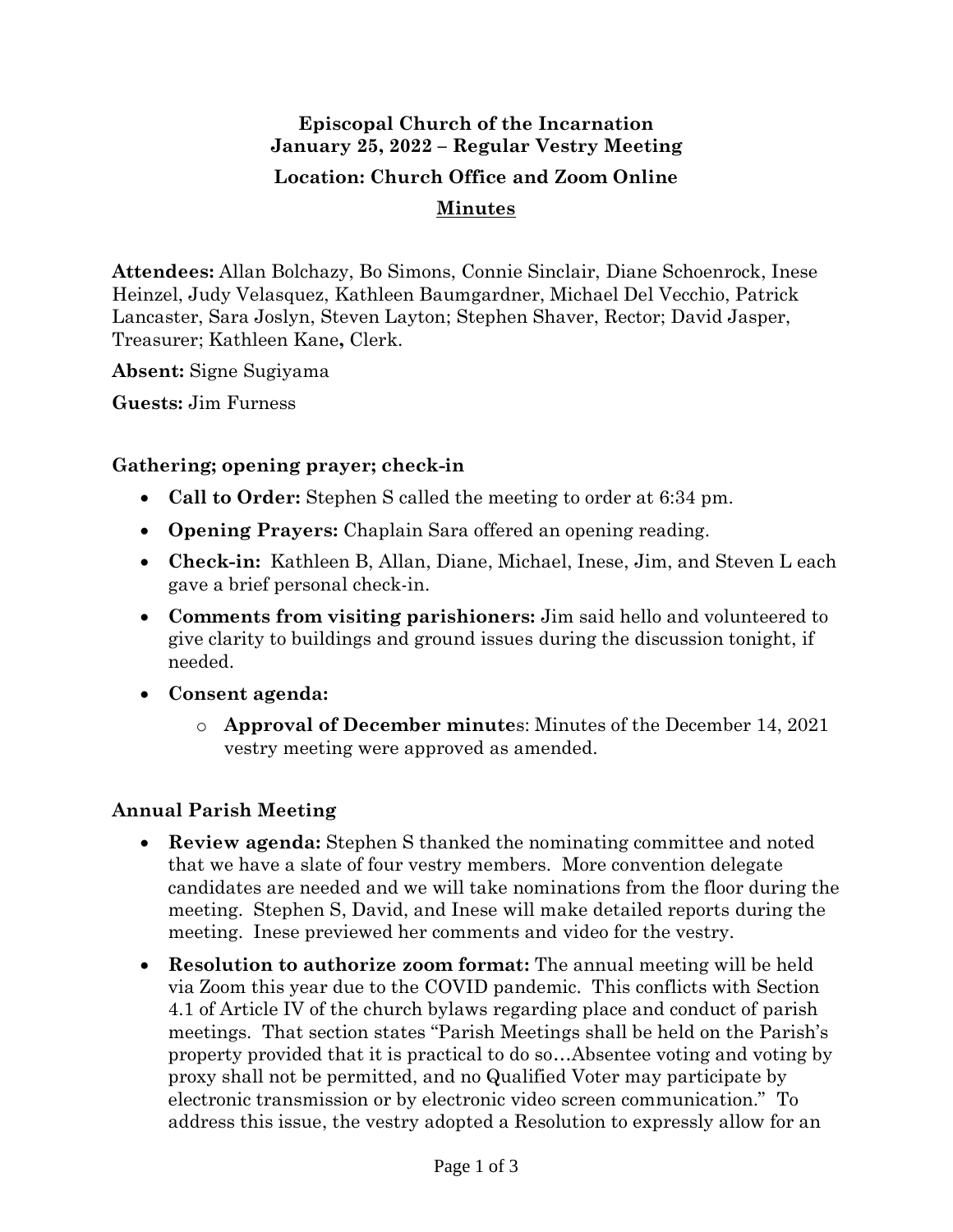electronic, online meeting and attendance by qualified voters just for this year. The Resolution was passed unanimously. Vestry members will need to sign the Resolution, which will be in the church office.

### **Reflections, thanks, and goodbyes for outgoing vestry members**

Stephen S and all vestry members expressed their appreciation and thanks for outgoing vestry members Inese, Judy, and Diane. Stephen S also thanked Signe, noting that she had to be absent for tonight's meeting and asking that vestry members contact her individually to express their appreciation and thanks directly to her.

The vestry members said a special thank you to Stephen S and presented him with a housewarming gift to enjoy with his family.

# **Treasurer's Report**

- **End of year financials:** David gave a detailed presentation of the end-ofyear financial report and responded to questions.
- **First look/DDDD<sup>1</sup> for Fiduciary, Whistleblower, Conflict of Interest, Gifts/Donations, and Confidentiality Policies:** David gave a brief introduction to these draft policies, which the Finance Committee adapted from Diocesan templates. All vestry members are asked to review them carefully in advance of a more detailed discussion at an upcoming vestry meeting.

# **Updates**

- **Music Program:** Stephen S had further conversations with the music staff following Carol's recent departure and they have mutually decided that Mary will be director of the new Parish Choir, and Robert will select hymns and continue in the position of organist. This arrangement is in place for the next six months while the church goes through a discernment process regarding the future of the music program. Stephen plans to appoint a discernment committee to begin the process and possibly also to form a search committee for music program staff.
- **Property Development Task Force:** Stephen S and Kathleen K gave an overview of the PDTF, its work over the past couple of years, and plans for reaching out to, educating, and gathering opinions from the congregation in the coming months.
- **Buildings & Grounds:** Allan and Diane noted that progress is being made on repairs to the bathrooms in the quad area, and that the solar installation

<sup>1</sup> "Discuss, discern, and don't decide!"